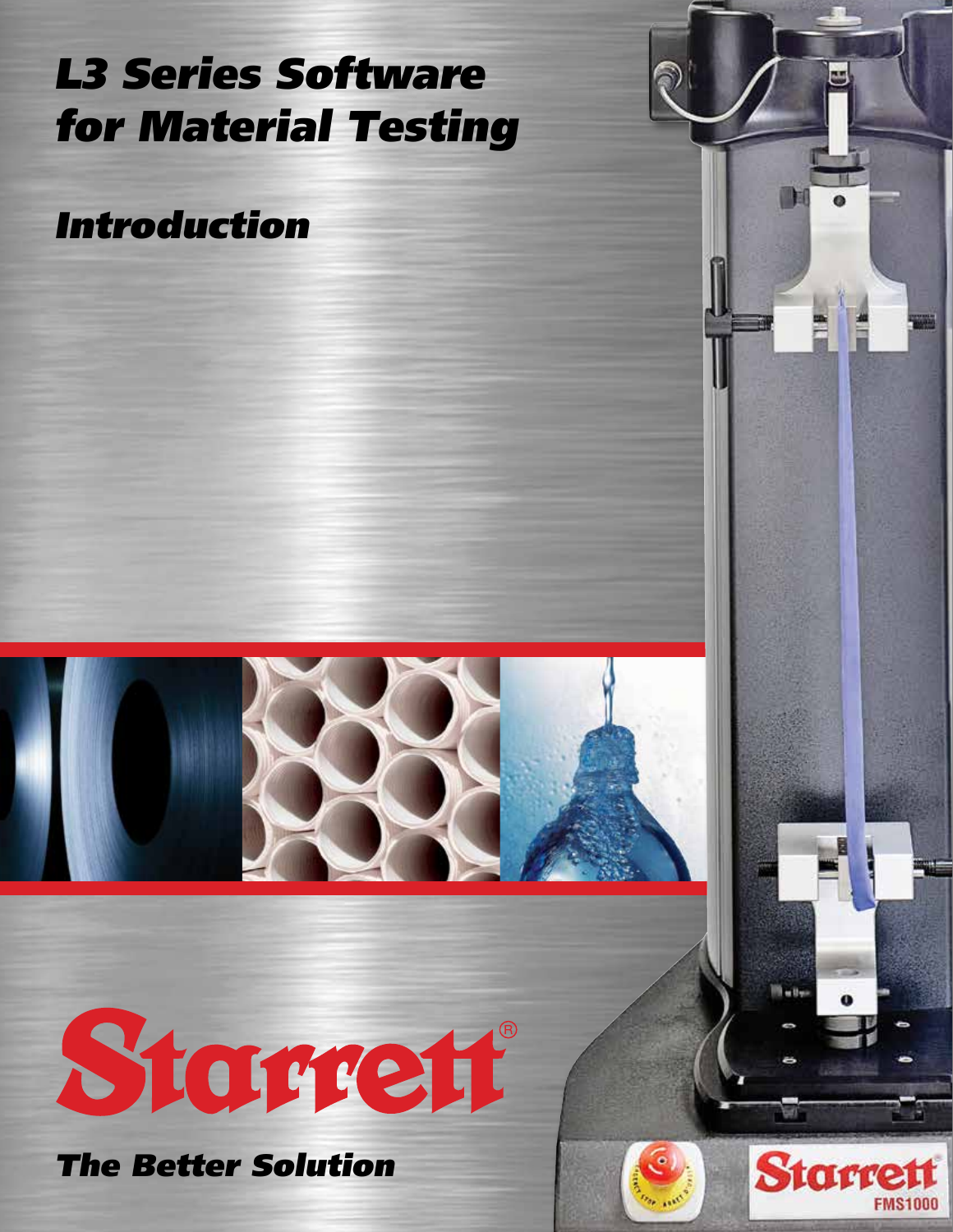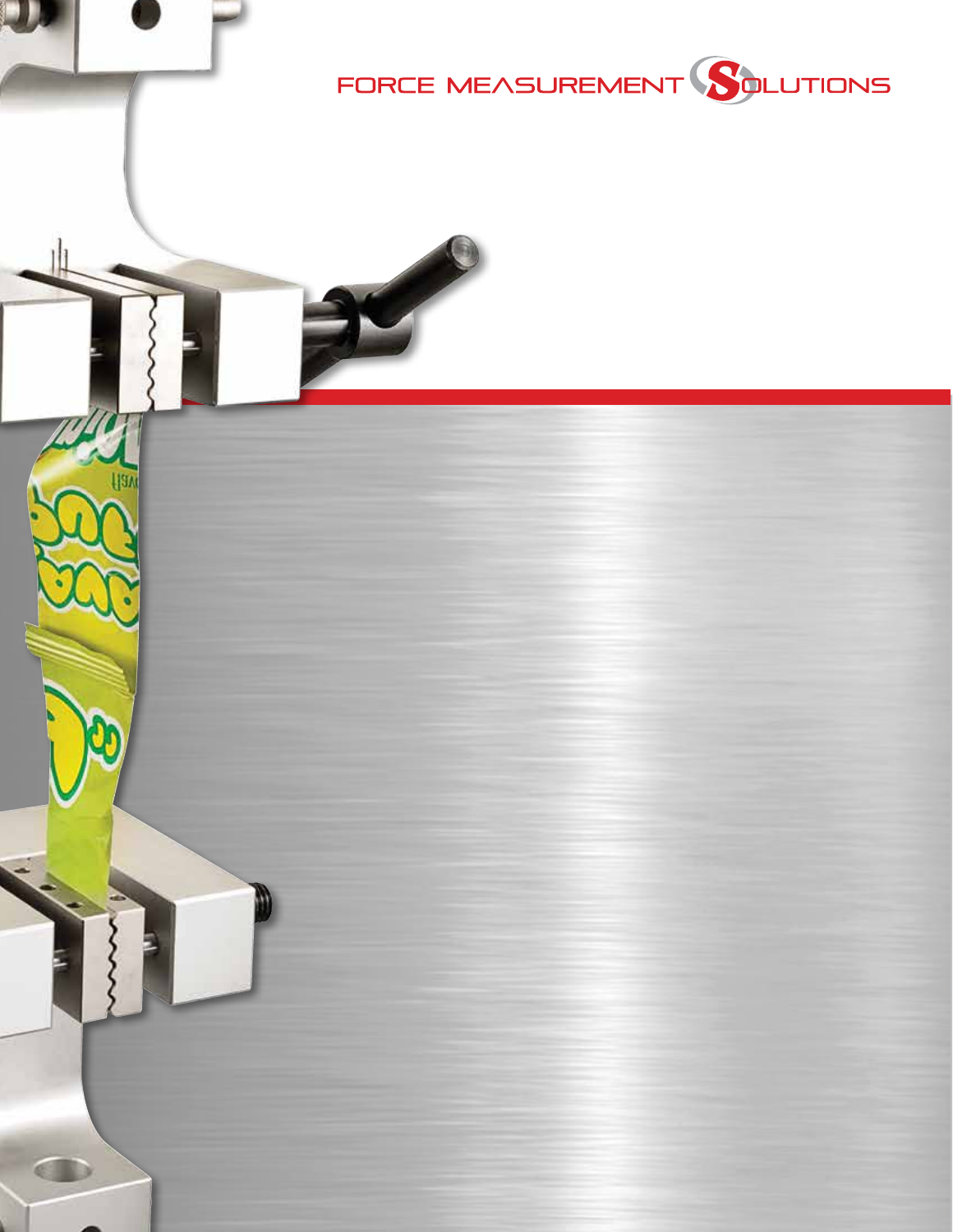|       | <b>Table of Contents</b>                           |      |
|-------|----------------------------------------------------|------|
|       |                                                    | Page |
|       | <b>General Safety Precautions</b>                  | 4    |
|       | Warnings                                           | 4    |
|       |                                                    |      |
| 1.0   | <b>INTRODUCTION</b>                                | 5    |
| 1.1   | <b>Starrett Advanced Force Measurement Systems</b> | 5    |
| 1.1.1 | MMS and MMD Series Material Testing Frames         | 5    |
| 1.1.2 | <b>Load Cell Sensors</b>                           | 6    |
| 1.1.3 | <b>Testing Fixtures</b>                            | 8    |
| 1.1.4 | L3 Series Computer Workstation                     | 8    |
| 1.2   | L3 Series Software Architecture                    | 8    |
| 1.2.1 | L3 Standard Software Application                   | 12   |
| 1.2.2 | L3 Standard Test Builder Application               | 12   |
| 1.2.3 | L3 Optional Automation Builder Application         | 14   |
| 1.3   | Installing L3 Series Software                      | 15   |
| 1.3.1 | L <sub>3</sub> Series Software Registration        | 15   |

# *Product Warranty*

Starrett force measurement products carry a one-year (from date of purchase) warranty against defects in material and workmanship (parts and labor), subject to factory inspection.

The L.S. Starrett Company will repair or replace, at its option, any part or parts found to be defective in workmanship or material. Starrett warrants repaired or replaced parts for the balance of the original warranty period or 90 days, whichever is longer. Parts returned to the factory under warranty will be repaired at no charge. Freight charges to the factory will be paid by the customer. Return freight charges to the customer will be paid by Starrett.

This warranty does not cover damages from such causes as abuse, accident, neglect, fire or freight damage. It does not apply to defects resulting from modifications made by the customer or improper use of the system or its components.

#### Disclaimer of Liabilities

The L.S. Starrett Company shall have no liability or responsibility to the customer or any other person or entity with respect to any liability, loss or damage caused or alleged to be caused directly or indirectly by this documentation, or the hardware described in it. This includes but is not limited to any interruption of service, loss of business or anticipatory profits, or consequential damages resulting from the use or operation of hardware or equipment.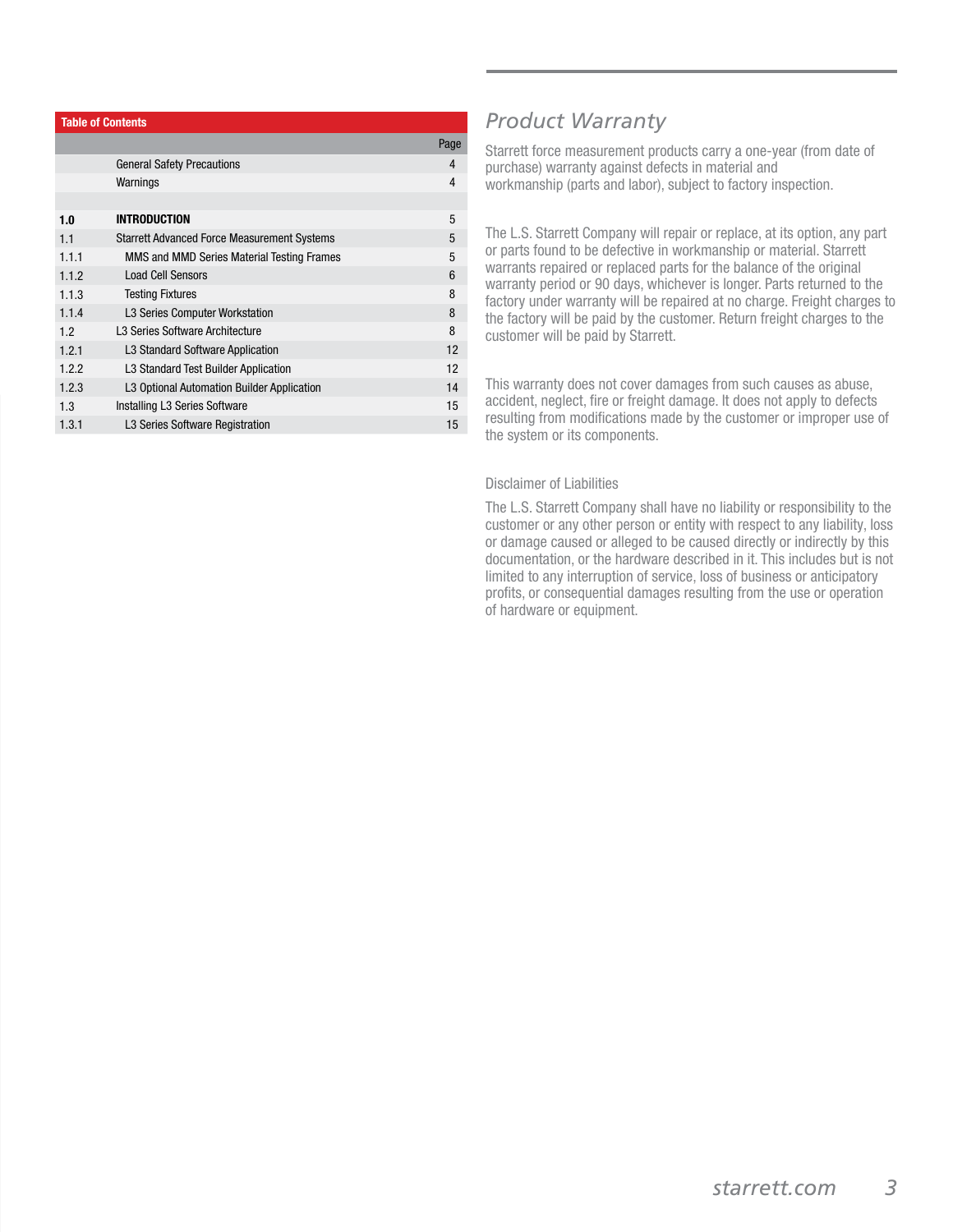# *General Safety Precautions*

Force measurement systems are potentially hazardous. Prior to operating your testing system, Starrett recommends that you read and understand the instruction manuals for your system and components and that you receive training on the proper use of this equipment from your authorized Starrett representative.

Observe all warnings and cautions identified in this manual for your equipment. A warning identifies a function that may lead to injury or death. A caution identifies a hazard that may lead to damage to equipment or loss of data.

Starrett products, to the best of our knowledge, comply with various national and international safety standards as they apply to material and force measurement testing. This Starrett product has been tested and found to comply with the following recognized standards:

- EN61010-1 Safety Requirements for Electrical Equipment
- EN61000-6-3 EMC Generic Emissions Standard
- EN61000-6-1 EMC Generic Immunity Standard

Starrett also certifies that this product complies with all relevant EU directives and carries the CE mark.

# *Warning Labels*

Listed below are the warning labels used in this manual including their definitions. Please pay particular attention to these labels and sections within this manual denoted with a warning label.



HAZARD: This label identifies a potentially dangerous hazard that may lead to serious injury to personnel.



WARNING: This label alerts the user of a potentially serious hazard that may result in injury to personnel and damage to equipment.



CAUTION: This labels advises the user to proceed using caution while performing this action. Failure to do so may harm equipment.



NOTE: This label is used to call-out important information including helpful operating instructions.

#### Electromagnetic Compatibility

Your MMS and MMD Series material test system is designed to comply with International Electromagnetic Compliance (IEC) standards.

To ensure reproduction of this EMC performance, connect this equipment to a low impedance ground connection. Typical suitable connections are a ground spike or the steel frame of a building.

# **Warnings**

#### Emergency Stop

Press the emergency stop button whenever you feel there is an unsafe condition during a test. The emergency stop button removes power to the motor drive system causing the crosshead to stop.

#### Flying Debris

Eye protection, protective clothing and splinter/safety shields should be used whenever any possibility exists of a hazard from the failure of a sample, assembly or structure under test. Due to the wide range of materials that may be tested and that may result in a failure which may cause bodily injury, the precautions and preventative methods taken prior to testing is entirely the responsibility of the owner and the user of the equipment.

#### Crush Hazard

Always use caution when installing or removing apparatus and your sample material between the frame's crosshead and the base. A potential pinch/crush hazard exists. Keep clear of the testing fixture, and particularly the jaw faces at all times. Keep clear of the crosshead during movement. If available, always make sure the Pinch Load feature is enabled. This will stop inadvertent crosshead operation if in manual mode. Always ensure that other personnel cannot operate the system while you are working within the test fixture area.

#### Electrical Hazard

Disconnect equipment from the electrical power supply before removing any electrical safety covers. Disconnect power when replacing fuses. Never reconnect power while the covers are removed. Never operate the system with protective covers removed.

#### Rotating Machinery Hazard

Always disconnect power before removing covers that protect the user from the internal rotating mechanisms. If maintenance to the drive mechanism is required, and power is needed to perform maintenance to the drive system, maintenance should be performed by an authorized Starrett representative who has received factory training on performing such procedures.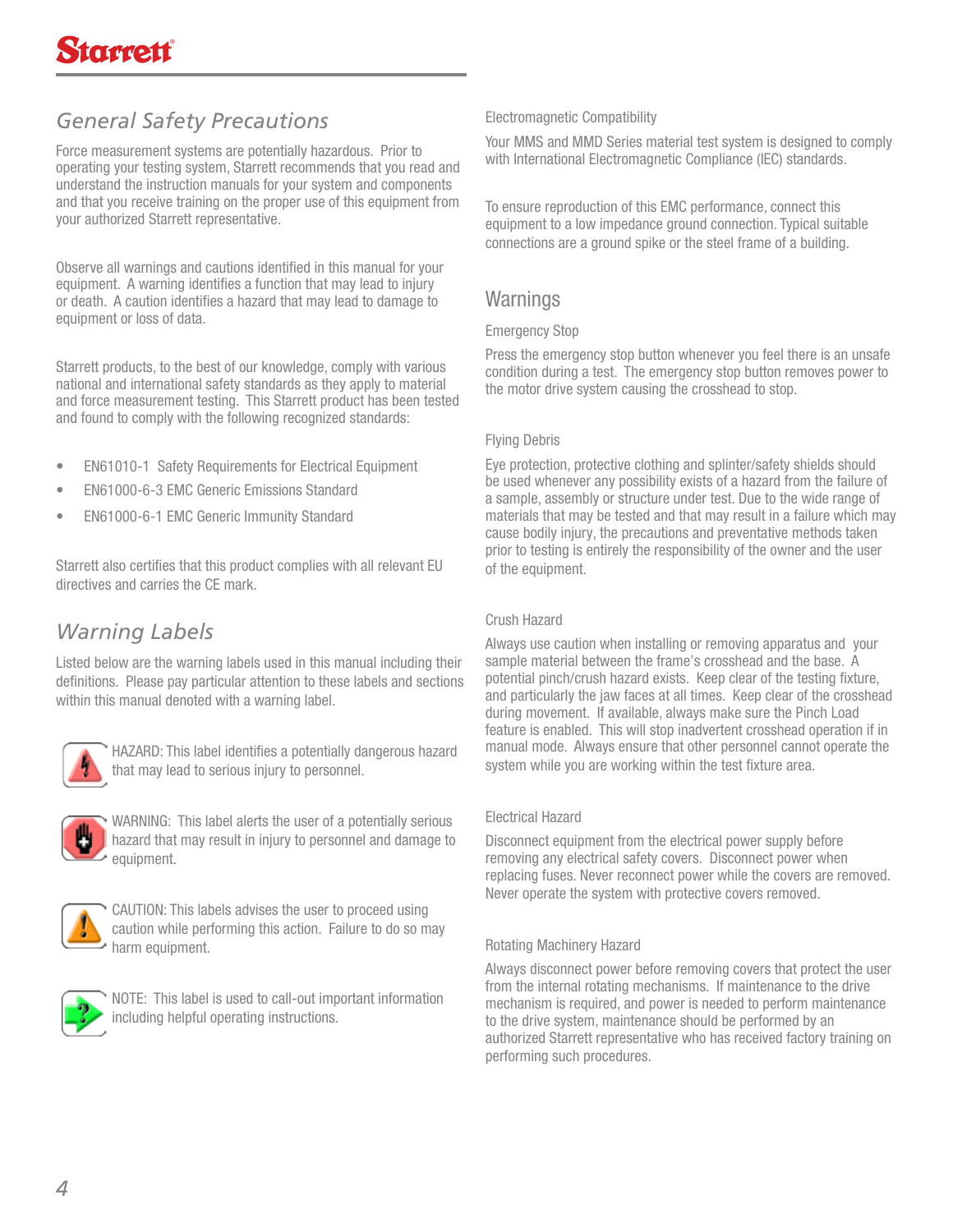# 1.0 INTRODUCTION

# 1.1 Starrett L3 Series Material Testing Systems

Starrett L3 Series material testing systems are modular in design allowing you the flexibility to incrementally expand your system as your needs evolve. Starrett offers a full range of testing frames, load cell sensors, extensometers, testing fixtures & jigs, plus our exclusive L3 Series material testing software, operating on an all-in-one, touchscreen computer workstation.

This manual will describe the features, functions and procedures of our L3 material testing software. Included will be brief descriptions of various hardware components that comprise a Starrett L3 Series system.

# 1.1.1 MMS and MMD Series Testing Frames

Starrett manufactures two models of testing frames with operating capacities from 500N to 50kN (112lbf to 11,250lbf). Both models operate with our L3 Series material testing software. And both are fully compatible with interchangeable load cell sensors, extensometers and test fixtures.

### MMS Series Single Column Test Frames

The MMS Series are single column testing frames available in four capacities.

|                 |      | <b>Load Capacities</b> |            |
|-----------------|------|------------------------|------------|
| <b>Model</b>    | N    | <b>KGF</b>             | <b>LBF</b> |
| <b>MMS-500</b>  | 500  | 50                     | 112        |
| <b>MMS-1000</b> | 1000 | 100                    | 225        |
| MMS-2500        | 2500 | 250                    | 550        |
| <b>MMS-5000</b> | 5000 | 500                    | 1125       |

FMS Series Force Measurement Testing Frames

MMS Series are ideal for small work areas. Their quiet operation making them ideal for the R&D, Quality or Engineering laboratories



MMS-1000 Series Testing Frame (1000N, 100 kgf, 225 lbf)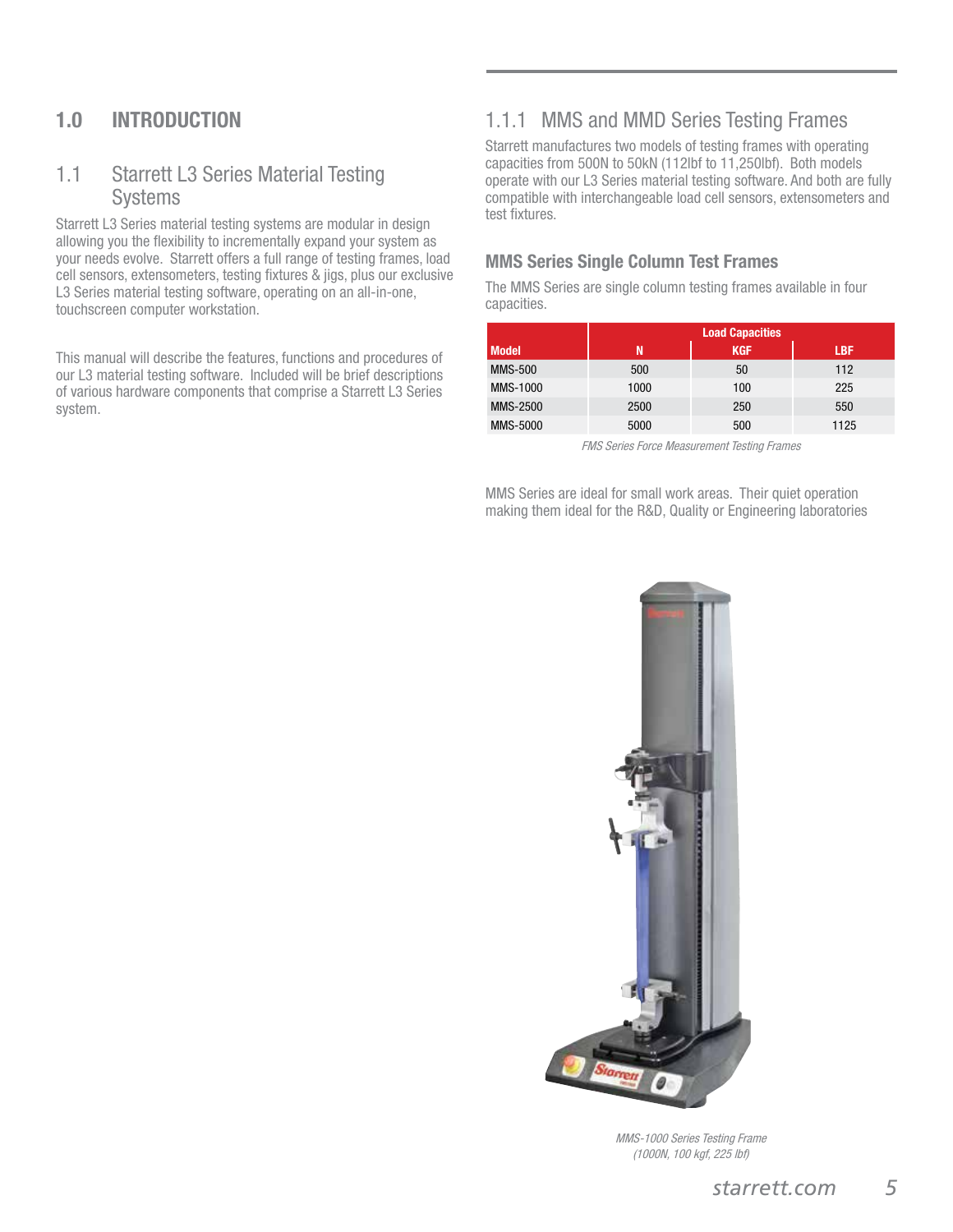# tarrett

# MMD Series Dual Column Test Frames

The MMD Series are dual column testing frames available in three capacities.

|              | <b>Load Capacities</b> |            |            |  |  |
|--------------|------------------------|------------|------------|--|--|
| <b>Model</b> | N                      | <b>KGF</b> | <b>LBF</b> |  |  |
| MMD-10K      | 10,000                 | 1000       | 2250       |  |  |
| MMD-30K      | 30,000                 | 3000       | 6750       |  |  |
| MMD-50K      | 50,000                 | 5000       | 11,250     |  |  |

FMD Series Testing Frames

MMD Series are rugged, yet quiet testing frames perfect for the R&D, Engineering and Quality laboratory or where you need extra load capacity.

Whether your application uses the MMS or MMD Series testing frames, your L3 material testing software performs identically for both models.



MMD-50K Series Testing Frame (50kN, 5000 Kgf, 11,250 lbf)

# 1.1.2 Load Cell Sensors

Starrett offers a wide range of load cell sensors from maximum precision ULC Series to our FLC "Economy" Series. Your application and your measurement requirements will dictate which sensor is best for your application.





All Starrett load cell sensors are supplied with a NISTtraceable Certificate of Calibration.



All sensors are "plug & play" and comply with IEEE 1451.4.

### **NOTE**



All sensors meet or exceed ASTM E4, BS 6110, DIN 51221, ISO 7500-1, EN10002-2 and AFNOR A03-501 standards when calibrated on-site by an authorized Starrett service representative.

# ULC Series Load Cell Sensors

ULC (Ultra) Series load cell sensors are designed specifically for demanding material testing applications. These low-profile style sensors feature excellent measurement performance to 0.02%. They are supplied with base adapters that ensure precise alignment to the crosshead and load string. ULC Series sensors are temperature and barometric pressure compensated with a safe overload rating of 150% FS. Ideal for tensile or compressive testing. ULC Series are available in the capacities listed below.

|                 |        | <b>Load Capacities</b> |            |
|-----------------|--------|------------------------|------------|
| <b>Model</b>    | N      | <b>KGF</b>             | <b>LBF</b> |
| <b>ULC-1500</b> | 1500   | 150                    | 337        |
| ULC-2500        | 2500   | 250                    | 562        |
| <b>ULC-5000</b> | 5000   | 500                    | 1125       |
| ULC-10K         | 10,000 | 1000                   | 2250       |
| ULC-25K         | 25,000 | 2500                   | 5620       |
| ULC-50K         | 50,000 | 5000                   | 11,250     |

ULC Series Ultra Performance Load Cell Sensors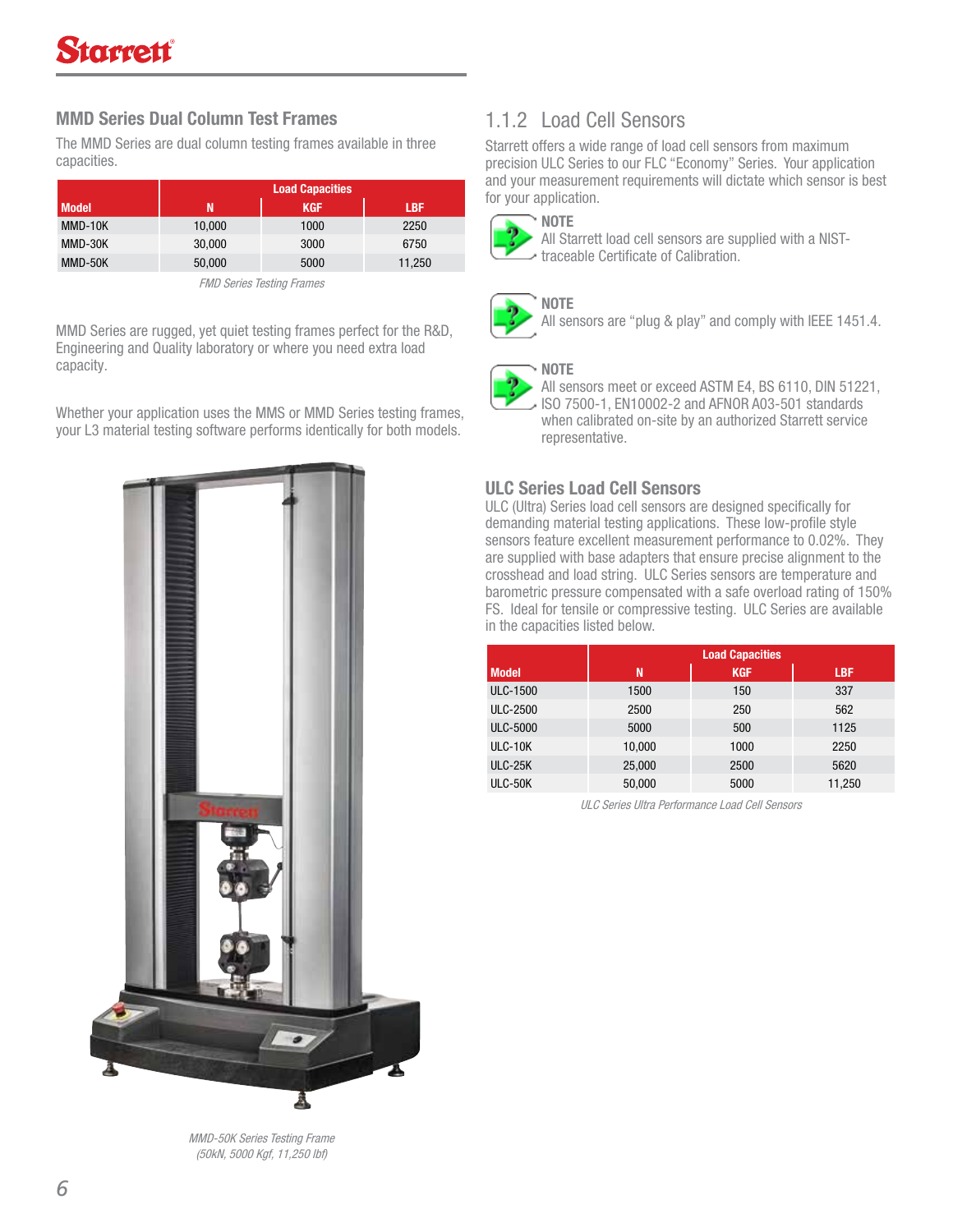#### MLC Series Load Cell Sensors

MLC Series are low-profile style load cell sensors ideal for material test or force measurement applications. They feature low full scale deflection with excellent measurement performance to 0.04%. MLC Series sensors are temperature compensated and feature a 150% safe overload rating. Ideal for use on FMS, FMD, MMS or MMD Series testing frames.

|                |        | <b>Load Capacities</b> |            |
|----------------|--------|------------------------|------------|
| <b>Model</b>   | N      | <b>KGF</b>             | <b>LBF</b> |
| <b>MLC-125</b> | 125    | 12.5                   | 28         |
| <b>MLC-250</b> | 250    | 25                     | 56         |
| <b>MLC-500</b> | 500    | 50                     | 112        |
| MLC-1000       | 1000   | 100                    | 225        |
| MLC-1500       | 1500   | 150                    | 337        |
| MLC-2500       | 2500   | 250                    | 560        |
| MLC-5K         | 5000   | 500                    | 1125       |
| MLC-10K        | 10,000 | 1000                   | 2250       |
| MLC-25K        | 25,000 | 2500                   | 5620       |
| MLC-50K        | 50,000 | 5000                   | 11,250     |

MLC Series Material Test Load Cell Sensors

# FLC Series Load Cell Sensors

FLC Series load cells are available in three types: Premium Series, Sealed Series and Economy Series. These S-beam sensors are temperature-compensated, full-bridge resistance sensors ideal for force measurement applications.

Starrett premium FLC Series load cell sensors feature a 1000% safe overload protection. Available capacities are listed below.

|                 |                | <b>Load Capacities</b> |                |
|-----------------|----------------|------------------------|----------------|
| <b>Model</b>    | N              | <b>KGF</b>             | <b>LBF</b>     |
| FLC-05P         | 0.5            | 0.05                   | 0.1            |
| FLC-1P          | 1              | 0.1                    | 0.2            |
| FLC-2P          | $\overline{2}$ | 0.2                    | 0.5            |
| FLC-5P          | 5              | 0.5                    | 1              |
| <b>FLC-10P</b>  | 10             | 1                      | $\overline{2}$ |
| FLC-25P         | 25             | 2.5                    | 5              |
| FLC-50P         | 50             | 5                      | 11             |
| <b>FLC-100P</b> | 100            | 10                     | 22             |
| <b>FLC-250P</b> | 250            | 25                     | 56             |

FLC Series PREMIUM Load Cell Sensors

Starrett sealed FLC Series load cell sensors are environmentally sealed making them more suitable for applications where dirt, dust and other environmental conditions may be present.

|                 | <b>Load Capacities</b> |            |            |  |
|-----------------|------------------------|------------|------------|--|
| <b>Model</b>    | N                      | <b>KGF</b> | <b>LBF</b> |  |
| <b>FLC-500</b>  | 500                    | 50         | 112        |  |
| FLC-1000        | 1000                   | 100        | 225        |  |
| <b>FLC-2000</b> | 2000                   | 200        | 450        |  |
| <b>FLC-2500</b> | 2500                   | 250        | 560        |  |
| FLC-5K          | 5000                   | 500        | 1125       |  |
| <b>FLC-10K</b>  | 10,000                 | 1000       | 2250       |  |
| <b>FLC-20K</b>  | 20,000                 | 2000       | 4500       |  |

FLC Series SEALED Load Cell Sensors

Starrett economy FLC Series load cell sensors are ideal for most force measurement applications and feature a safe overload of 150% FS.

|                  |      | <b>Load Capacities</b> |            |
|------------------|------|------------------------|------------|
| <b>Model</b>     | N    | <b>KGF</b>             | <b>LBF</b> |
| FLC-50E          | 50   | 5                      | 11         |
| <b>FLC-100E</b>  | 100  | 10                     | 22         |
| <b>FLC-200E</b>  | 200  | 20                     | 45         |
| <b>FLC-500E</b>  | 500  | 50                     | 112        |
| <b>FLC-1000E</b> | 1000 | 100                    | 225        |
| <b>FLC-2000E</b> | 2000 | 200                    | 450        |
| <b>FLC-2500E</b> | 2500 | 250                    | 560        |
| <b>FLC-5000E</b> | 5000 | 500                    | 1125       |

FLC Series ECONOMY Load Cell Sensors



MLC Series Load Cell Sensor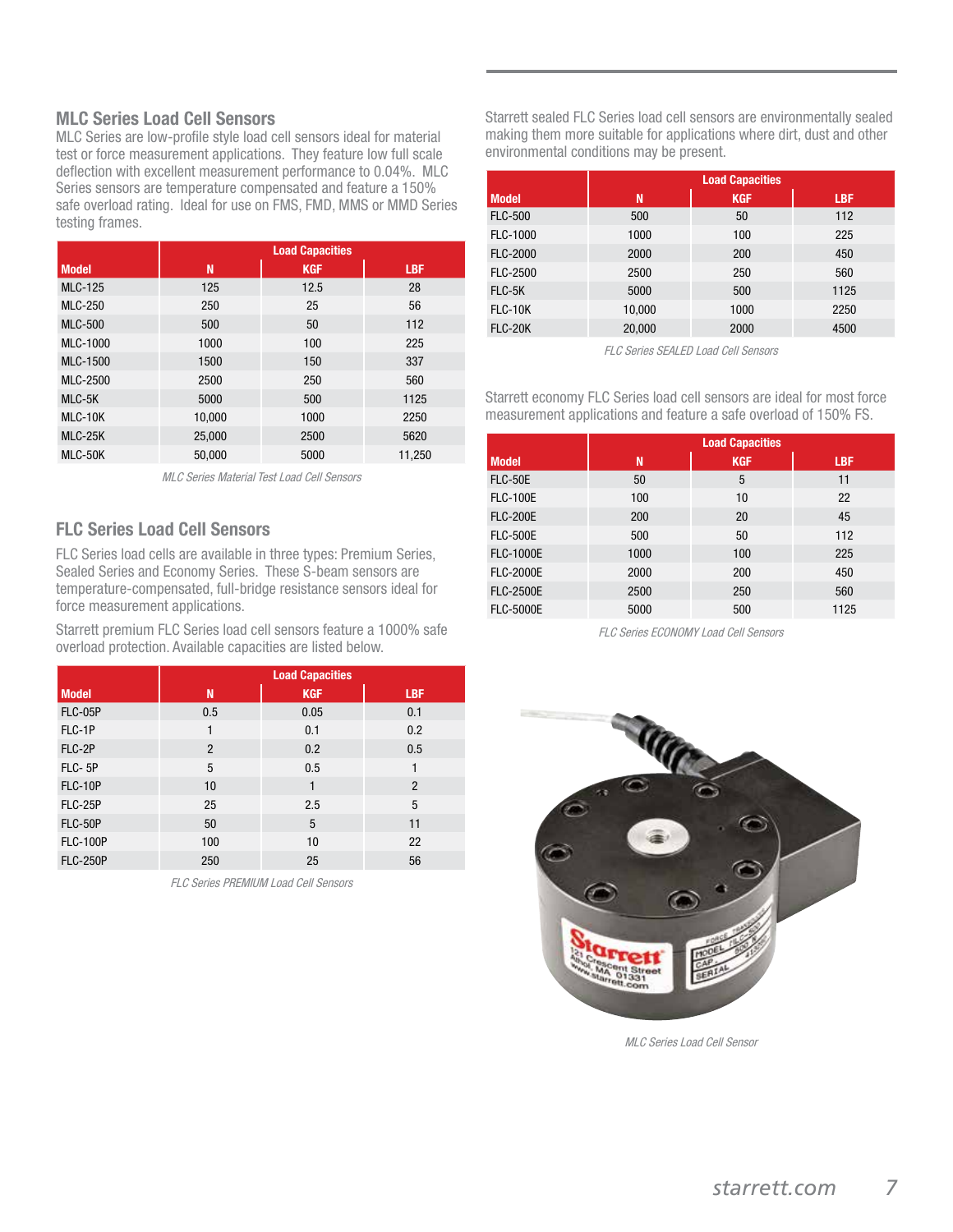# 1.1.3 Test Fixtures

Starrett offers hundreds of different types of testing fixtures for tensile, compressive, flexural, shear, cyclic, peel, and friction testing.

# 1.1.4 L3 Series Computer Workstation

Our L3 Series material test software operates on Windows®-based all-in-one personal computers with touchscreen functionality. The software may also be used on non-touchscreen computer systems.



Starrett recommends using an all-in-one desktop computer system with touchscreen functionality and a minimum vertical display resolution of 1080p.

# 1.2 L3 Series Material Test Software

L3 Series software is designed to fulfill the needs of the technician, engineer and manager having responsibilities for accurate testing of all types of material, components and products.

L3 Plus Series software has four basic functional components:

- Test Setup
- Test Performance
- Test Analysis
- Data Management



MMD Series operating with L3 Series Software on L3 Workstation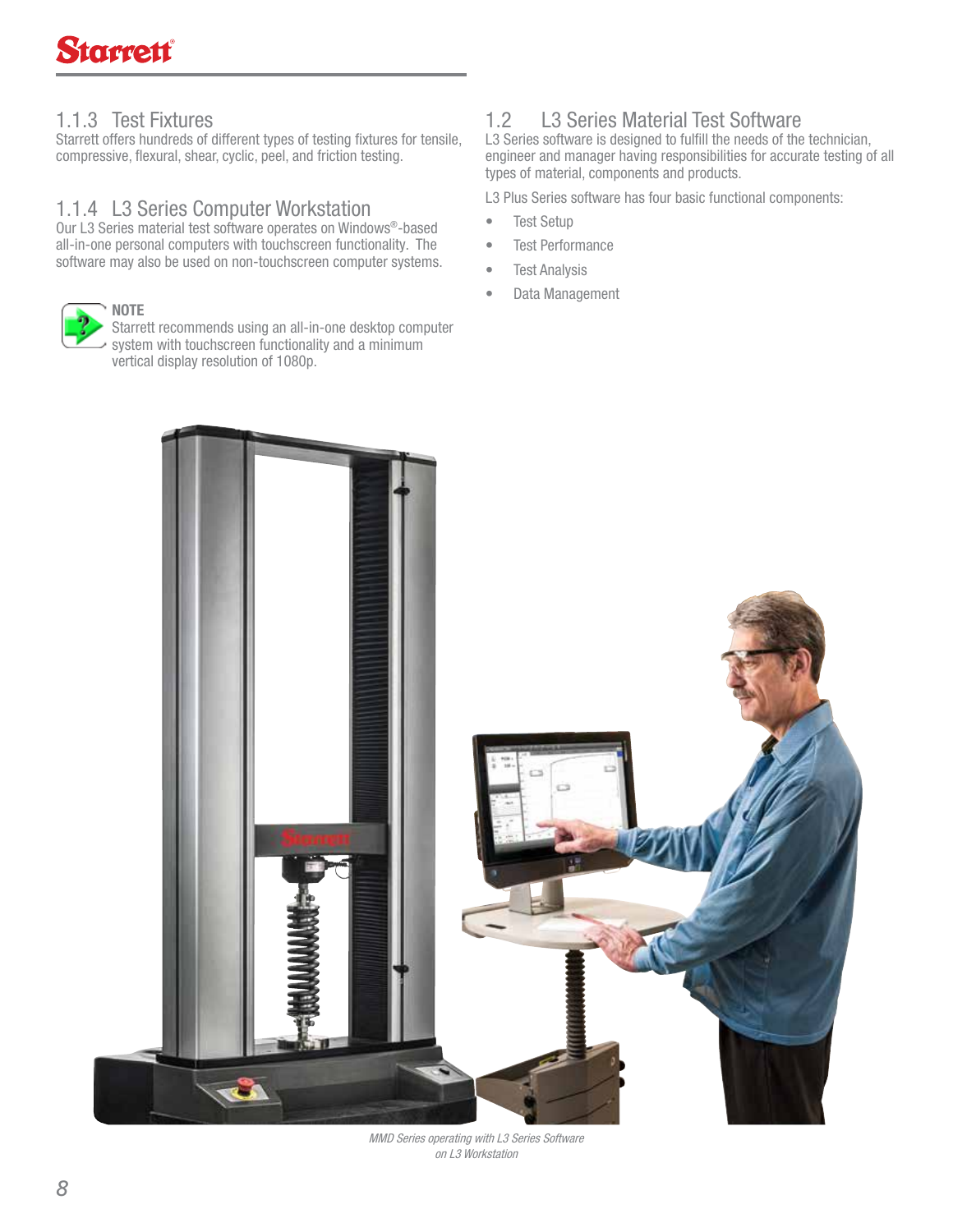#### Test Setup

N

You can build your force measurement test using templates based on commonly performed test methods, or using the powerful, yet easy to use L3 Test Builder application.

With the L3 Test Builder application, you construct your test using steps. There are a set of step types for tension, compression, holds, cycling and more. Steps have attributes that you configure such as limits and speed, plus exceptions that cause the test to stop if an event occurs. With the L3 Series software you can construct simple single step tests, e.g. go to a break, or you can create sophisticated multiple steps tests such as go to a limit, hold, go to the next limit hold, end when the sample breaks or the time duration ends.

#### Test Performance

Performing an L3 Series test is as simple as pressing a push button. Once you create your test, or select the test setup from your directory of tests, just select START TEST on the touchscreen or press the Start/ Stop push button on your test frame. The test will begin. You may stop your test at any time by selecting the STOP TEST target or by pressing the Start/Stop push button on your test frame. You may also PAUSE a test to remove an extensometer prior to sample break if necessary.



Start//Stop Test Soft Targets on Controller View No Extensometer being used



Start/Pause/Stop Test Soft Targets on Controller View Pause is available since an Extensometer is being used

| New Test                                   |           |           |  |                |  |
|--------------------------------------------|-----------|-----------|--|----------------|--|
| $\sqrt{\frac{1}{2}}$                       | Pre Test  |           |  | $\tilde{A}$    |  |
| $\overline{d}$ Data<br>$\overline{d}$ Data |           |           |  | $\mathbf{r}_2$ |  |
|                                            | Post Test |           |  | $\mathbf{r}$   |  |
|                                            |           |           |  |                |  |
|                                            |           |           |  |                |  |
|                                            |           |           |  |                |  |
|                                            |           |           |  |                |  |
|                                            |           |           |  |                |  |
|                                            |           |           |  |                |  |
|                                            |           | $\subset$ |  |                |  |
|                                            |           |           |  |                |  |

Single Step L3 Test Setup



Multi-step L3 Test Setup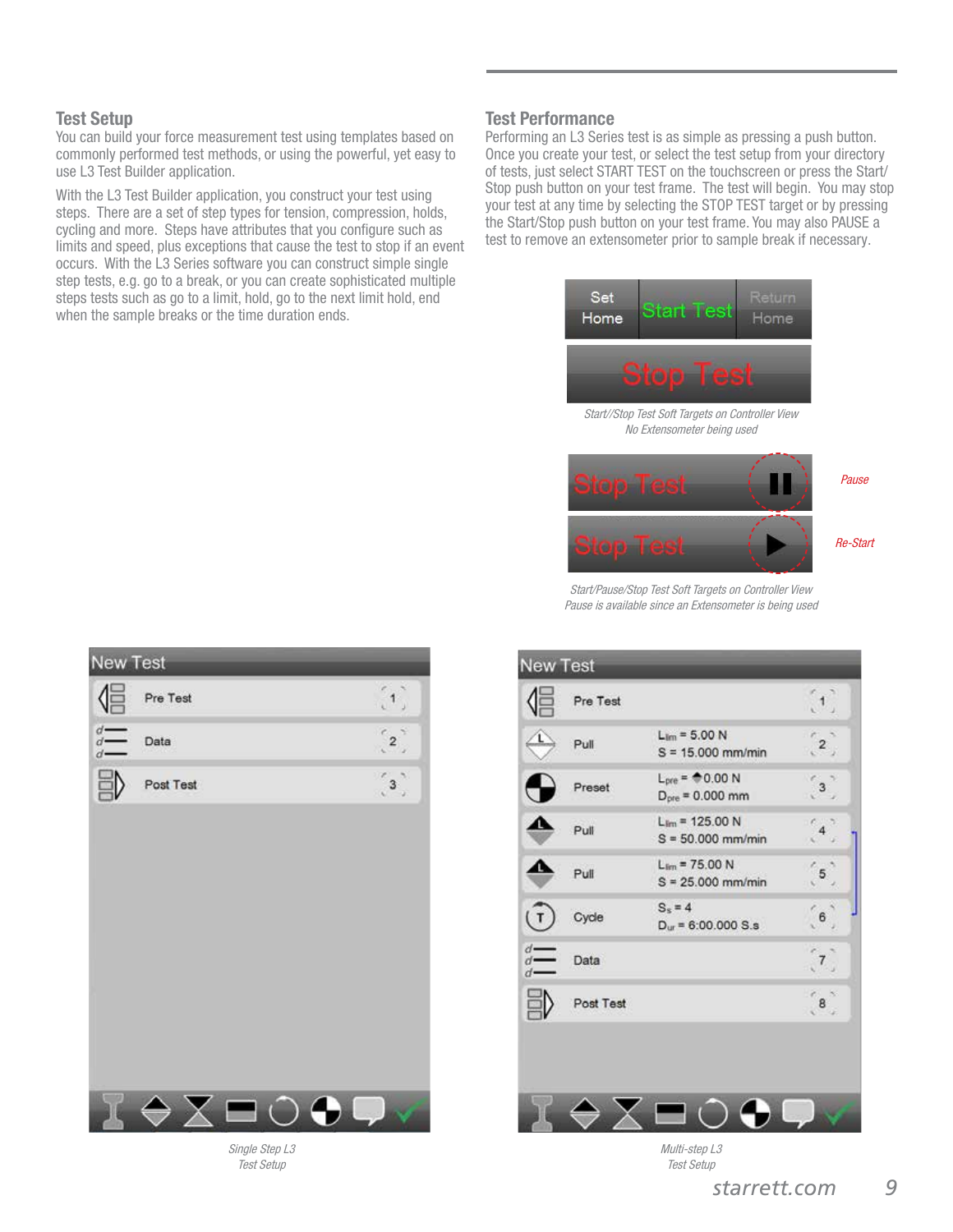# Test Analysis

Test analysis is a strength of L3 Series software. Rather than requiring you to specify the results you need prior to performing your test (which you can do in L3 Plus if you'd like), you can also analyze your test using special graphical analysis tools using your graph trace that was created.

You can select points on the trace and get stress, strain, load, distance or time measurements. You can specify a point by requesting the stress measurement at 100mS after the maximum stress was measured. You can specify any point, using any method you desire for your complete test or for a segment or segments within your test.

You can find the elastic modulus with a single press on your stressstrain curve. You can use tangent slope or chord slope to determine the stress-strain values anywhere on your curve. You can determine the rate of change and determine the spring rate for a spring using the curve.

If you are performing a peel test, you can specify the criteria of a peak and find the first peak that meets that criterion; you can count peaks; you can average peaks; you can measure the delta load from one peak to another peak.

Test analysis is easy to perform and your measurements can be displayed in the Results view, on your graph or in your detailed Data view. You can apply tolerances on your results and your results will display differently showing you were a result is "out of tolerance".

| $\Box$<br>$\mathsf D$<br>$0.000$ mm                        | 05.38                                               |                | $L \times D$                           |                   |                             |              | <b>LXT</b>                    |       |        | DxT.   | $\overline{\phantom{a}}$ |        |
|------------------------------------------------------------|-----------------------------------------------------|----------------|----------------------------------------|-------------------|-----------------------------|--------------|-------------------------------|-------|--------|--------|--------------------------|--------|
| Set.<br>Stort Test ways<br>Home<br>$L_{\rm peak} = 4.55 N$ | 6.06<br>4.10<br>3.77<br>2.79<br>2.08<br>2.15<br>181 |                | $0.135$<br>9.100<br>Lippak<br>Digipena | (ot               | ⊙                           |              | Marmy Myrine                  |       |        |        |                          |        |
| $D_{\text{gipesk}}$ 9.188 mm<br>$c_n$ 6                    | 1.08<br>0.54<br>n.or.<br>0,002<br>Batch             | Run:           | 4.001                                  | 8,001<br>Designal | 12,001<br>T E               | 16,001<br>ww | 20301<br><b>Distance (mm)</b> | 24:00 | 28,011 | 32,000 | 36,000<br>88 C.S         | 45,000 |
|                                                            | TP4455                                              |                | 2 1.65                                 | 5,672             | $c_{ij}$<br>12 <sub>2</sub> |              |                               |       |        |        |                          |        |
|                                                            | TP4455                                              | $\overline{2}$ | 0.4, 16                                | 2,361             | 10                          |              |                               |       |        |        |                          |        |
|                                                            | TP4455                                              | 3              | 2.03                                   | 5.586             |                             |              |                               |       |        |        |                          |        |
|                                                            | ٠<br>TP4455                                         | w.             | ۵                                      | 9.188             | 5<br>6                      |              |                               |       |        |        |                          |        |
|                                                            | <b>TP4455</b>                                       | 5              | 2.42                                   | 9.255             | $\overline{\mathbf{3}}$     |              |                               |       |        |        |                          |        |
|                                                            | <b>TP4455</b>                                       | 8              | , 25.74                                | 7.303             | 11                          |              |                               |       |        |        |                          |        |

L3 Plus Full Graph view Adhesive test result showing graph trace and data view with tolerances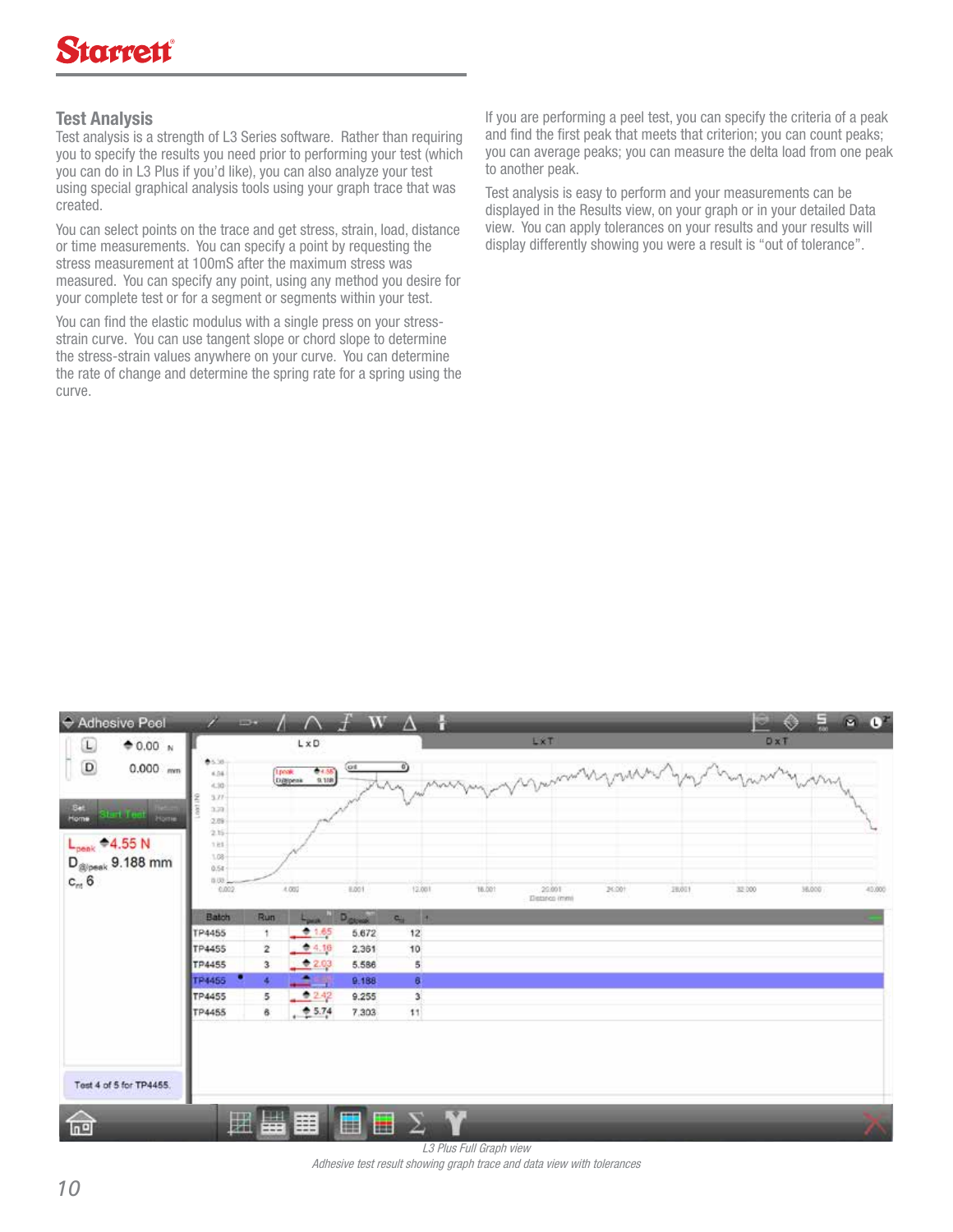#### Data Management

L3 Series systems can sample data at a rate up to 2000Hz. During the test, data is captured and used to draw the stress-strain-time curves in real time. Least squares fit is used to eliminate noise and provide you with an accurate depiction of your test graphically with the supporting data saved in a .csv format.

You can export results or export your entire data stream to a designated location, including on a network if your system is connected to your company's LAN. Data can be exported automatically at the completion of a test or you can copy and paste the data file for a batch or for individual runs that comprise your batch.

You can export your data to Microsoft<sup>®</sup> Excel<sup>®</sup>, Access<sup>®</sup> or Word<sup>®</sup> for customized reports, or you can use our standard report formats included with your L3 Series software.

# **File Locations** Location Category Backups **Backups** Diagnostics **Diagnostics** Exports **Exports** Runs **Runs** Templates Templates Tests **Tests**

L3 Settings File Locations Setup Exports to route automatically to Locations on your network



Metlogix Directory Stores Tests, Results, Exports and other files locally on the Desktop Computer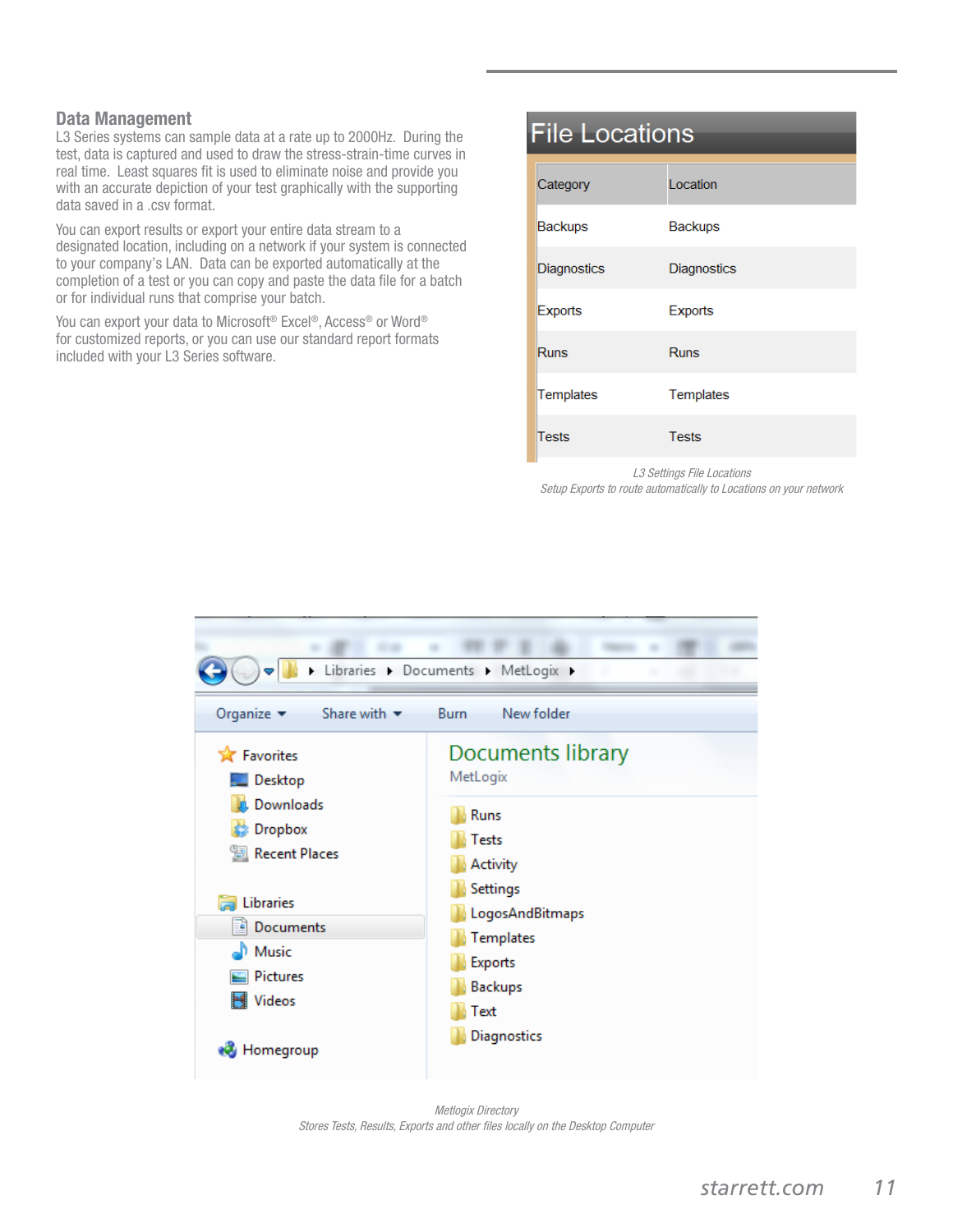# 1.2.1 L3 Series Software Architecture

L3 Series software is modular in its architecture. The basic L3 Series software includes the L3 Test Builder application. This application is used to created your test setups and to provide you with the various display views and report formats on which to measure and analyze your test results.

The L3 Automation Builder application is optional and must be ordered separately. The L3 Automation Builder application can be used to integrate ancillary equipment that uses analog and digital I/O. The L3 Automation Builder may also be used to incorporate command logic within your test setup (IF, ELSE)

# 1.2.2 L3 Test Builder Application

The L3Test Builder application is supplied with your L3 Series software. The L3 Test Builder lets you construct any type of test using a graphical configuration process that uses easy-to-understand steps.

All L3 test setup have four stages to their construction:

- Pre Test Stage
- Test Stage
- Data Stage
- Post Test Stage



L3 Pre Test Stage STANDARD options and attribute setup

# Pre Test Stage

The Pre Test stage allows you to perform certain setup functions that you want to occur BEFORE the test is performed. Pre Test functions include establishing what units of measure are used; what data sampling rate to use; what load cell sensor to use for this particular test, and more.

The Pre Test stage has two sections: Standard and Formats.

The Standard section is used to setup a variety of standard operating functions.

The Formats section is used to defined your units of measure and their associated display resolutions.



L3 Pre Test Stage FORMATS options and attribute setup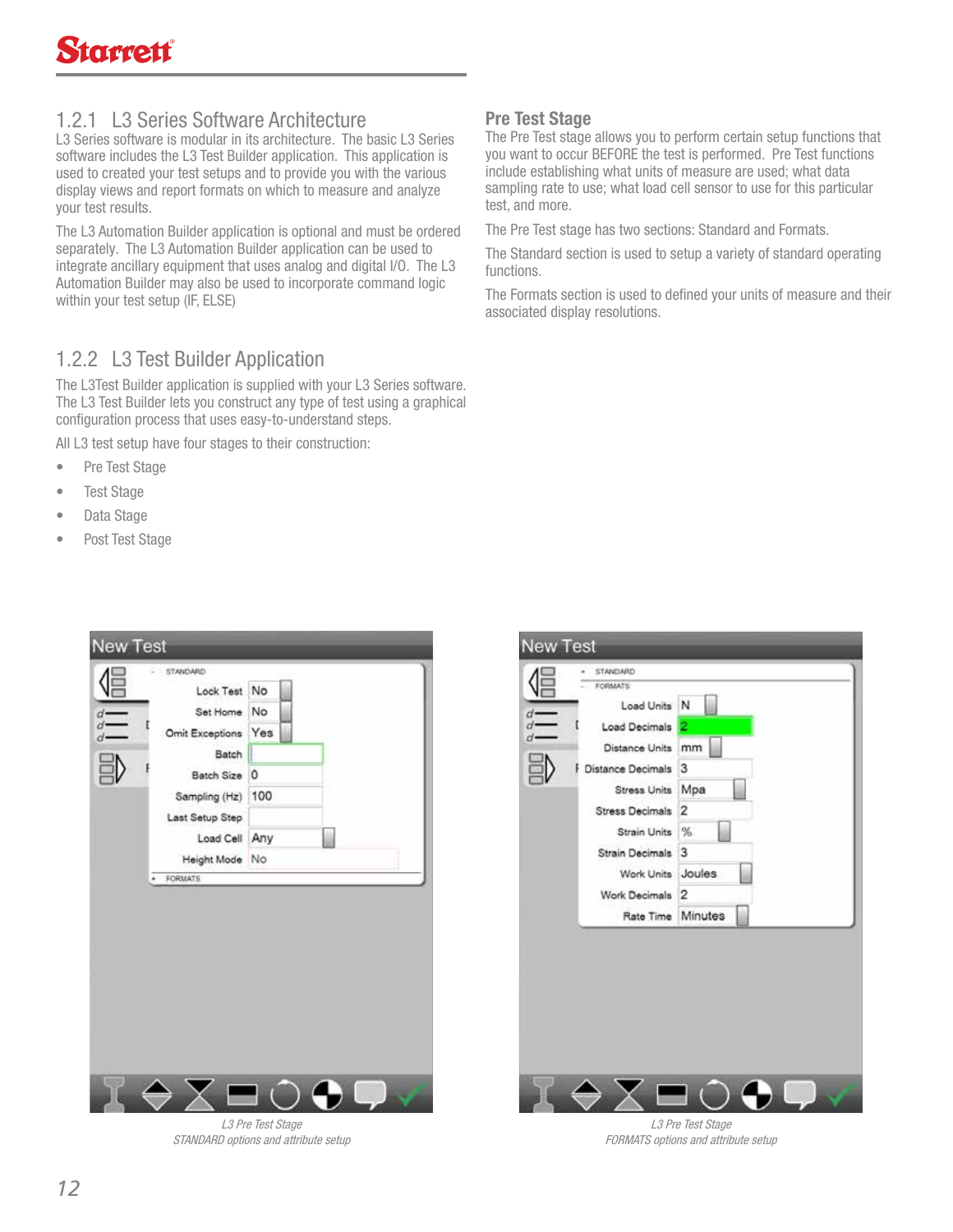#### Test Stage

The Test stage is where you construct your test procedure. It uses different types of steps. Each step type has a set of attributes or options that you configure by entering a value or by simply enabling or disabling the option.

All L3 tests are performed by telling the crosshead to move to a load or distance value at a given velocity. Stress and Strain are not used for crosshead control since these are derived results. Load is determined by the load cell sensor while distance and velocity are measured for the test frame's encoder.

L3 Test steps are:

- Sample Definition Step (Material, Sample Dimensions)
- Tensile Step (Load, Distance, Break)
- Compression Step (Load, Distance, Break)
- Hold Step (Load, Distance)
- Cycle Step (Count, Duration, Loop)
- Datum Step (Load, Distance)
- Prompt Step (Ask, Tell)

setup.

For more information about L3 test steps, please read User Guide 3, Creating a Test.

Shows test steps used to construct a multiple step test

#### Data Stage

The Data Stage is where your measured results may be specified prior to performing the test and instead of using the graphic analysis tools. Your results can be specified before you perform your test, however, most users will find it easier to specify the results after the test is completed using the graph trace of the test. There are a wide variety of data types available, so you have virtually unlimited ways to find the result from your data stream and graph trace.

L3 Graph Analysis Tools Located above the graph window

|                     | Pre Test  |                                             |                          |
|---------------------|-----------|---------------------------------------------|--------------------------|
|                     | Pull      | $L_{lim}$ = 5.00 N<br>$S = 15.000$ mm/min   |                          |
|                     | Preset    | $L_{pre} = 0.00 N$<br>$D_{pre} = 0.000$ mm  | з                        |
| Δ                   | Pull      | $L_{lim}$ = 125.00 N<br>$S = 50.000$ mm/min |                          |
| Δ                   | Pull      | $L_{lim}$ = 75.00 N<br>$S = 25.000$ mm/min  | $\overline{\phantom{a}}$ |
|                     | Cycle     | $S_s = 4$<br>$D_{ur}$ = 6:00.000 S.s.       |                          |
| $d -$<br>ď<br>$d$ - | Data      |                                             |                          |
|                     | Post Test |                                             | 8                        |
|                     |           |                                             |                          |

L3 Test Stage Shows multiple step test setup



L3 Data Stage Shows Data options for measurement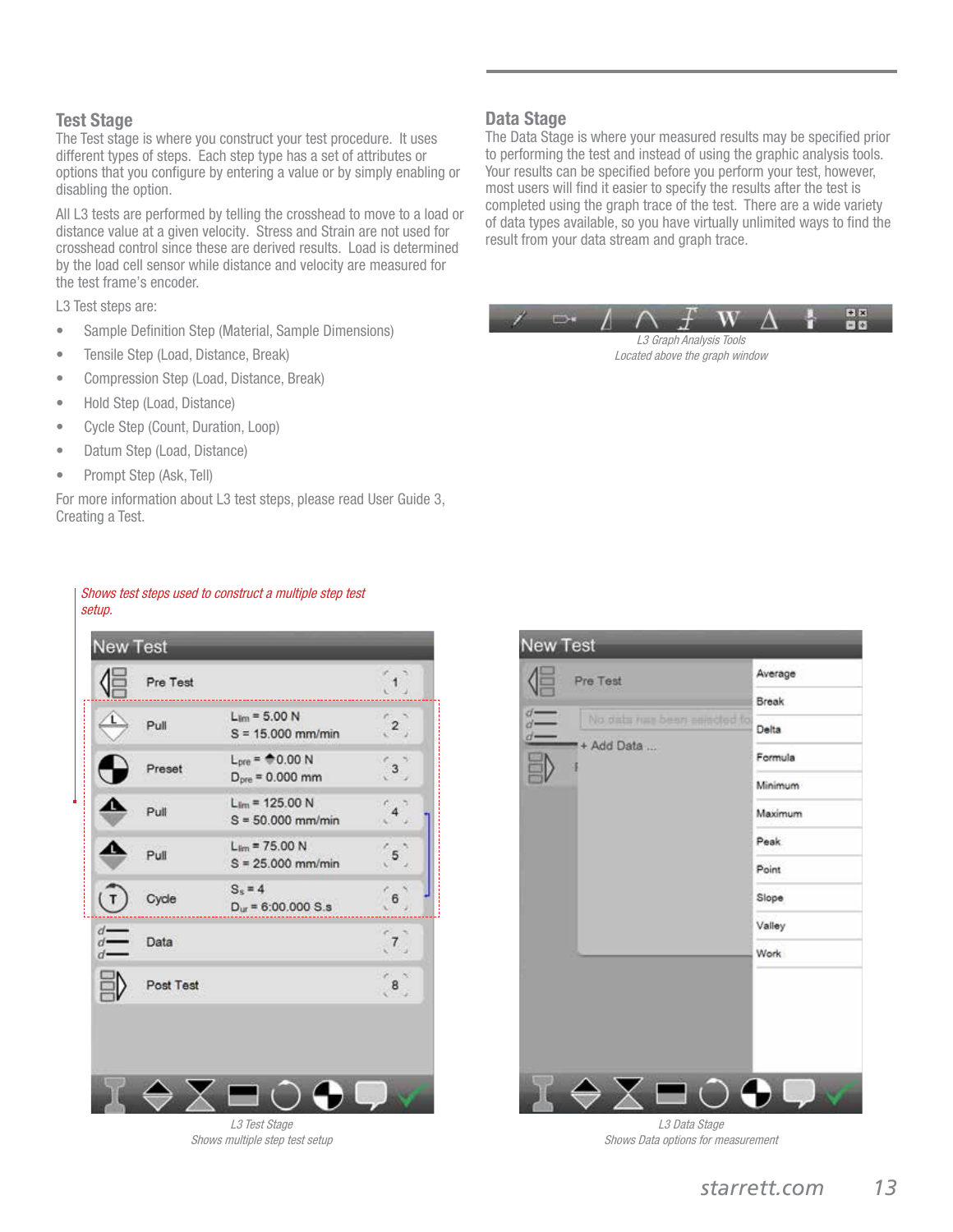# Post Test Stage

The Post Test stage are the options you have available that are preformed after the test has completed. The Post Test stage is used to define what data gets gathered and where the data is stored, whether locally on the workstation or archived to a network server, or transmitted to a location where another program may use the data for detailed quality control statistics and SPC functions.



L3 Post Test Stage Shows Post Test options and attributes

# 1.2.3 L3 Automation Builder Option

The L3 Automation Builder is a software option that may be purchased and added to your standard L3 Series material test system. It operates with the standard L3 Test Builder application.

The L2 Plus Automation Builder provides these added functions to your L2 Plus testing system:

- Utilize analog input and outputs;
- Utilize digital input and digital outputs;
- Use and incorporate command control logic functions to your test setups, e.g. If, Then, Else

With the L3 Automation Builder, you can add more sophisticated measurement and control functionality.



The L3 Automation Builder is an optional "add-on" software application that may be used with your L3 Series system. This application is not provided standard and must be purchased separately.



#### **NOTE**

The functions, procedures and operations available with the L3 Automation Builder software are NOT discussed in this User Guide.

Shows digital output step using the optional Automation Builder application

|            | Pre Test  |                                              |  |
|------------|-----------|----------------------------------------------|--|
|            | Pull      | $L_{lim}$ = 5.00 N<br>$S = 25.000$ mm/min    |  |
|            | Preset    | $L_{pre} = 0.00 N$<br>$D_{pre} = 0.000$ mm   |  |
|            | Pull      | $L_{lim}$ = 125.00 N<br>$S = 50.000$ mm/min  |  |
|            | Output    | $O_{\text{trig}}$ = Always<br>$Oline = None$ |  |
| $d-$<br>d. | Data      |                                              |  |
|            | Post Test |                                              |  |

L3 Test Stage Shows Digital Output step using optional Automation Builder